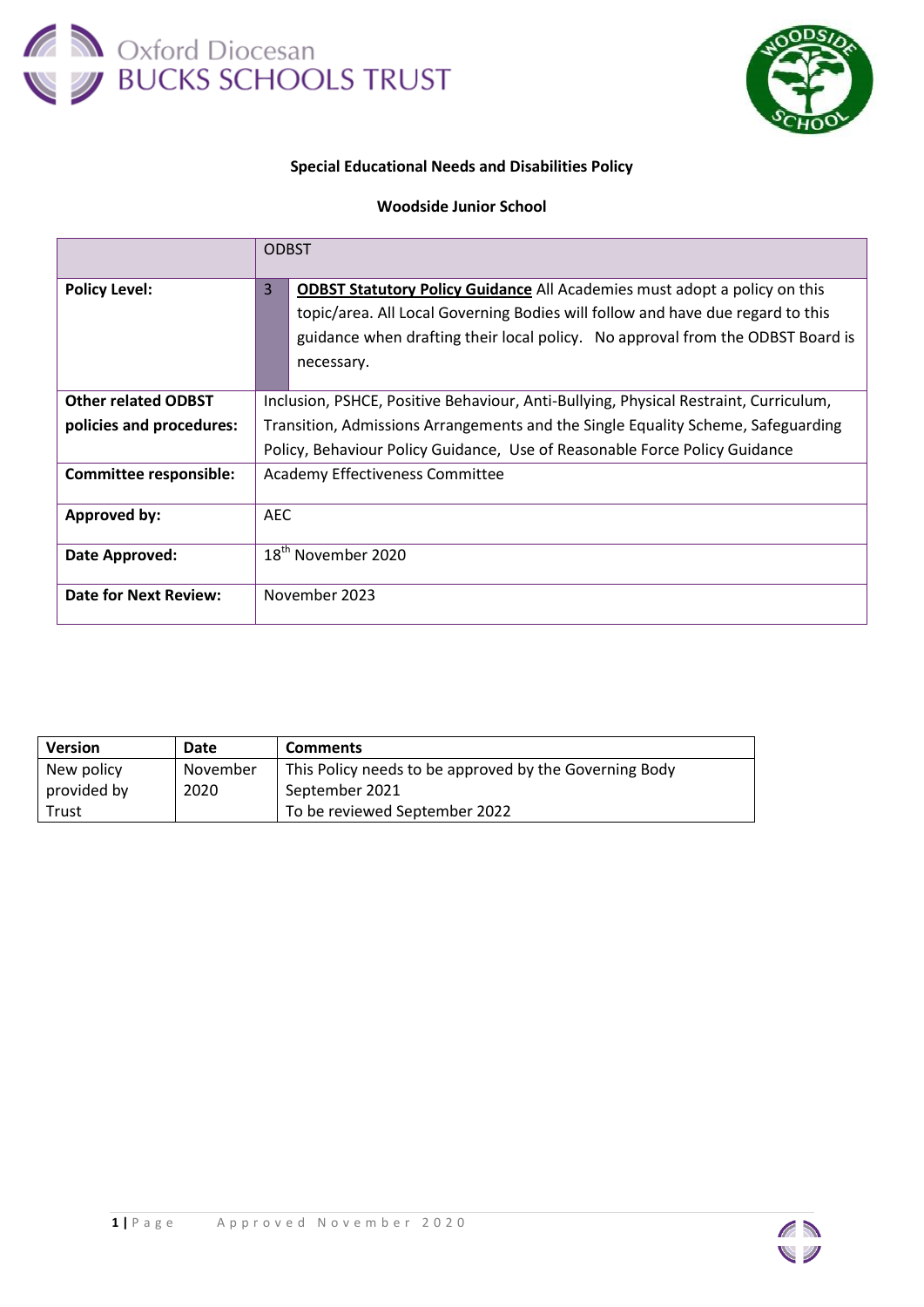# **ODBST SPECIAL EDUCATIONAL NEEDS AND DISABILITIES Policy Guidance**

The Oxford Diocesan Bucks Schools Trust (ODBST) promotes and encourages its member schools through its Local Governing Bodies (LGB) to provide compelling learning environments at the heart of all its learning communities. They promote care and respect and expect high standards in all aspects of school life. Each school's curriculum will offer a spiritual and moral basis for the development of each pupil's potential and a sure foundation for personal and social values based on the individual. It will provide a distinctive language for understanding life in all its fullness and interpreting human experience.

Our aim is to meet the needs of children and young people in our schools preparing them for the next phase in their education as part of becoming valuable and productive members of society and prepare them for their future life in the 21st century. Providing an education which

*. .. stretches the mind, strengthens the body, enriches the imagination, nourishes the spirit, encourages the will to do good and opens the heart to others*

The Way Ahead 2001

## **Definition of Special Educational Need (SEND)**

Woodside Junior School adheres to the definition of Special Education Needs from the Code of Practice 2015 which states that;

 A child or young person has a Special Educational Need or Disability (SEND) if they have a learning difficulty or disability which calls for special educational provision to be made for them.

A child has Special Education Needs if they:

- **Have a significantly greater difficulty in learning than the majority of others of the same age;** or
- **Have a disability which prevents or hinders them from making use of educational facilities of** a kind generally for others of the same age in mainstream school or mainstream post-16 institutions.

## **Additional provision means:**

Educational provision, which is additional to, or different from, the educational provision made generally for children of the same age in maintained schools (other than special schools) in the area (1993 Education Act, section 156)

Children must not be regarded as having learning difficulties solely because of their home language, or form of the home language, is different from that in which they are taught.

Our school will have due regard for the Code of Practice 2015 when carrying out our duties towards all pupils with additional needs and ensure that parents are notified when additional provision is being made for their child.

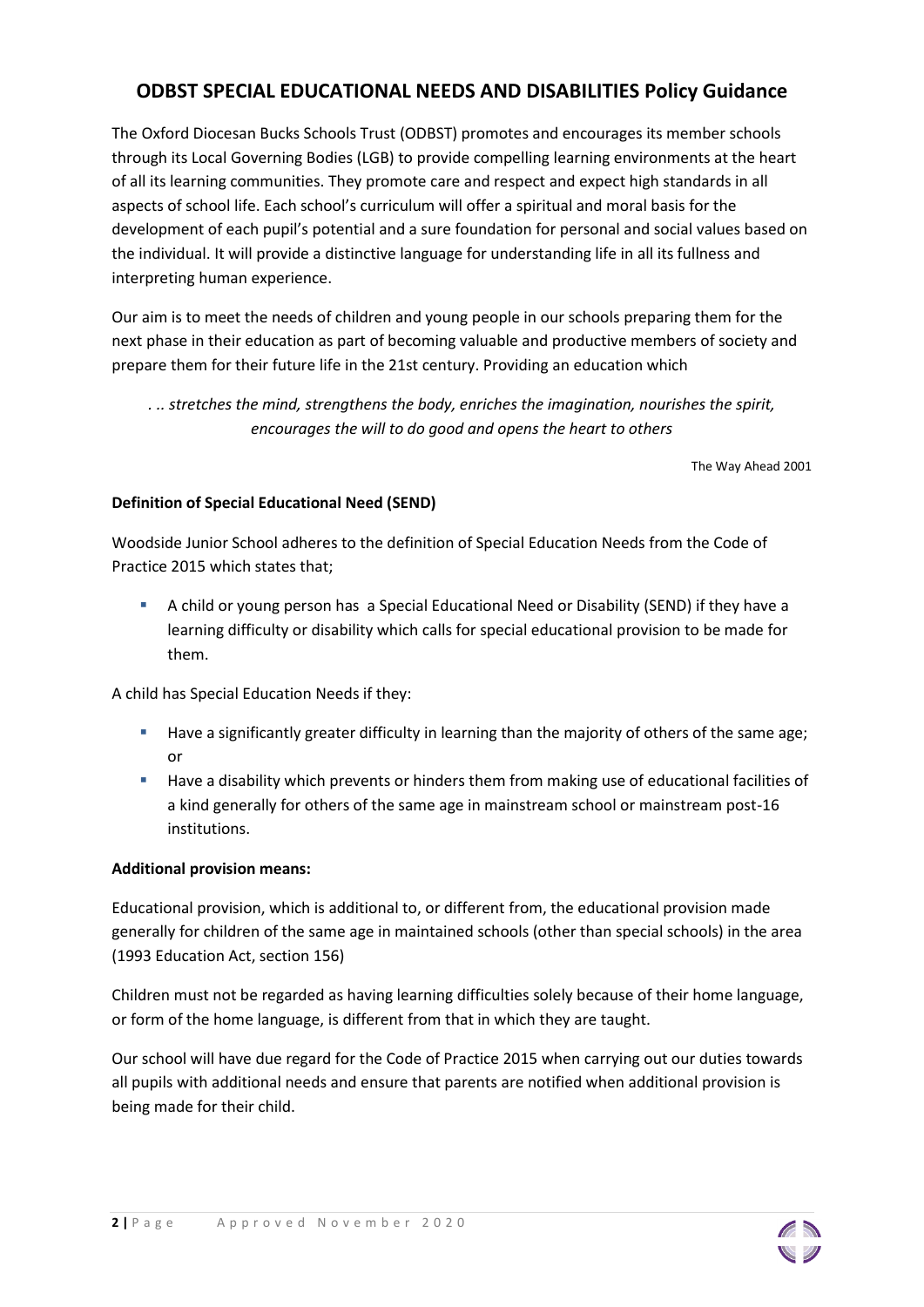## **Inclusion statement**

Governors and staff of Woodside Junior School endeavour to make every effort to achieve maximum inclusion of all pupils whilst meeting pupils' individual needs. Woodside Junior School is fully committed to inclusion and developing an environment in which the teaching, learning, achievements, attitudes and well-being of all the children matters. The school believes that all pupils should be equally valued - regardless of ability, need, race, colour or creed. All pupils should have equal opportunities to engage intellectually, socially and physically in all aspects of school life.

Woodside Junior School strives to eliminate prejudice and discrimination and to develop an environment where all children can flourish and feel safe.

This policy builds on the Trust's Curriculum Policy Guidance which recognises the entitlement of all pupils to a balanced, broadly based curriculum. Our SEND policy reinforces the need for teaching that is fully inclusive. The Governing Body of Woodside School will ensure that appropriate provision will be made for all pupils with SEND.

## **Policy**

## **Aims and Objectives of this Policy**

- To ensure the Current 2015 SEND Code of Practice, the Special Educational Needs and Disability Act (SENDA) and other relevant legislation and guidance are effectively implemented across the school.
- To reach high levels of achievement for all
- To be an inclusive school
- **TO ensure the identification of all pupils requiring SEND provision as early as possible in their** school career
- To meet individual needs through a wide range of provision
- To attain high levels of satisfaction and participation from pupils, parent and carers
- To share a common vision and understanding with all stakeholders
- To give transparent resourcing to SEND
- To provide curriculum access for all
- To work towards inclusion in partnership with other agencies and schools
- To achieve a level of staff expertise to meet pupil need
- **Monitor our effectiveness in achieving the above aims**

We recognise that many pupils will have special needs at some time during their school life. In implementing this policy, we believe pupils will be helped to overcome their difficulties.

## **Admission Arrangements**

In accordance with the Code of Practice 2015 and our school requires children and young people with SEND to be treated fairly. No pupil will be refused admission to school on the basis of his or her special educational need. In line with the SEND and Disability Act we will not discriminate against disabled children and we will take all reasonable steps to provide effective educational provision in line with the Academy Trust's admissions arrangements.

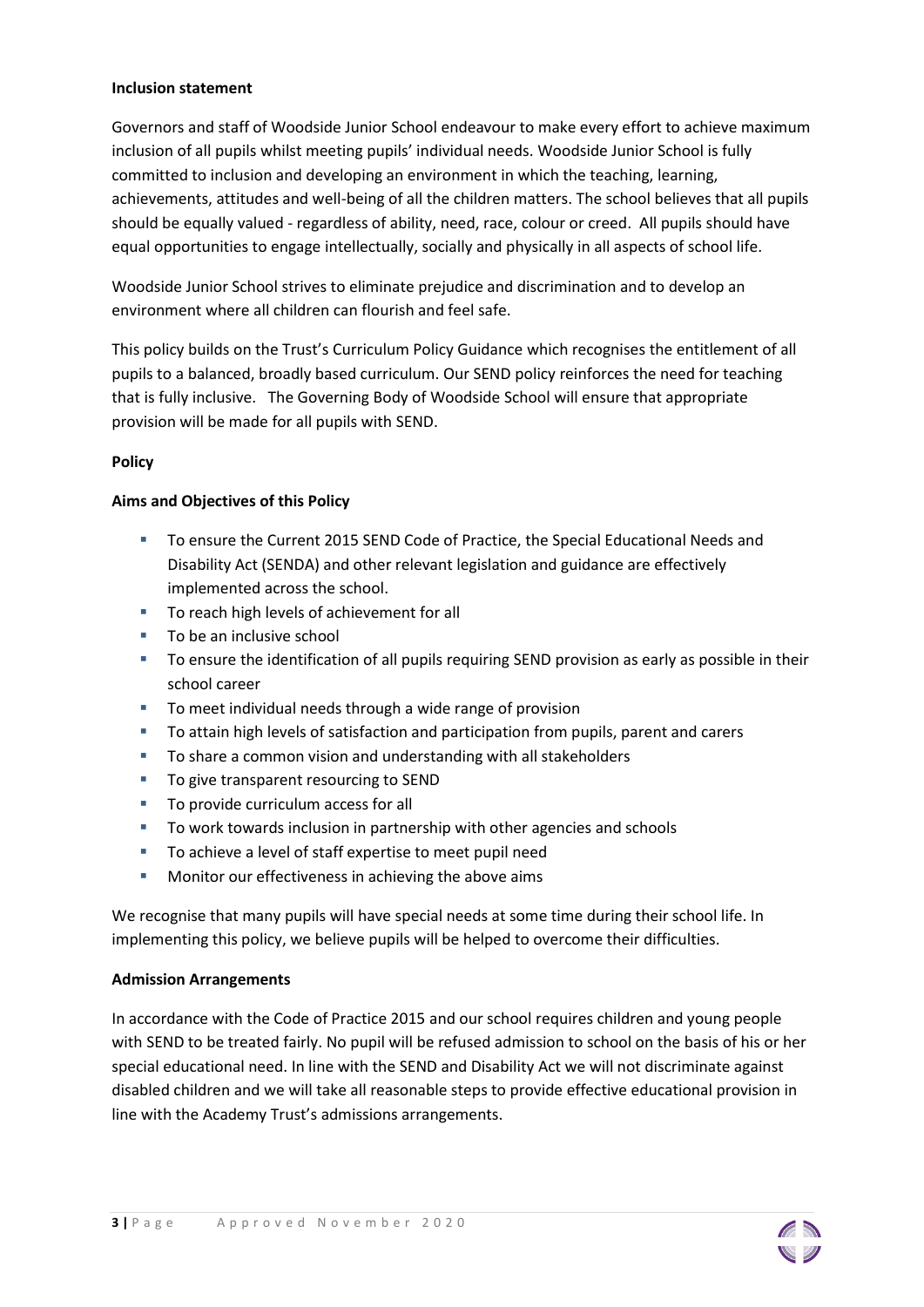## **Management of SEND within Woodside School**

All staff have a responsibility for pupils with SEND. All teachers are teachers of special educational needs. Staff are aware of their responsibilities towards pupils with SEND, whether or not pupils have a statement of special educational needs. A positive and sensitive attitude is shown towards those pupils. Staff responsibilities are identified in individual job descriptions.

Learning Support Assistants play a major role in the support of pupils with SEND. The rationale for the deployment of LSAs is class based to support the curriculum and deliver a range of intervention programmes to support children who have a greater need.

In line with the recommendations in the SEND Code of Practice 2015<sup>1</sup> and its 2020 update, the SENDCO is responsible for:

- Overseeing the day to day operation of this policy in partnership with the senior leadership team
- **Supports and advises colleagues**
- **Works with staff to draft Support Plans**
- Oversees and quality assures all interventions
- **Monitors and evaluates the SEND provision and reports to the governing body;**
- Manages a range of resources, human and material, to enable appropriate provision for children with SEND;
- **Has responsibility for disseminating new initiatives in school intended to target and** personalise learning for individual children;
- **Evaluates data and planning around provision mapping and intervention groups.**
- Co-ordinating provision for children with special educational needs in partnership with the Headteacher and relevant staff
- Liaising with the relevant Designated Teacher where a looked after pupil has special educational needs. At Woodside the Designated LAC teacher is the Headteacher.
- Advising on the graduated approach to providing SEND support
- Advising on the deployment of the school's delegated budget and other resources to meet pupils' needs effectively
- **•** Overseeing the records on all children with SEND
- Liaising with parents of children with SEND in conjunction with class teachers and other relevant staff
- **EXECONTRIGHT CONTRIGHT CONTRIGHTM** Contributing to and leading the in-service training of staff
- Liaising with external agencies including the Local Authority's support and Educational Psychology services, Early Years providers, other schools, health and social services and voluntary bodies.
- Being the key point of contact with external agencies, especially the Local Authority and its support services of education to ensure a pupil and their parent/carers are informed about opinions and a smooth transition is planned
- **Managing Learning Support Assistants in partnership with the Headteacher/Deputy** Headteacher
- Working with the school's Senior Leadership Team and Local Governing Body (LGB) to ensure that the school meets its responsibilities under the Equality Act (2010) with regard to reasonable adjustments and access arrangements

**.** 



<sup>&</sup>lt;sup>1</sup> [Special educational needs and disability code of practice: 0 to 25 years](https://assets.publishing.service.gov.uk/government/uploads/system/uploads/attachment_data/file/398815/SEND_Code_of_Practice_January_2015.pdf)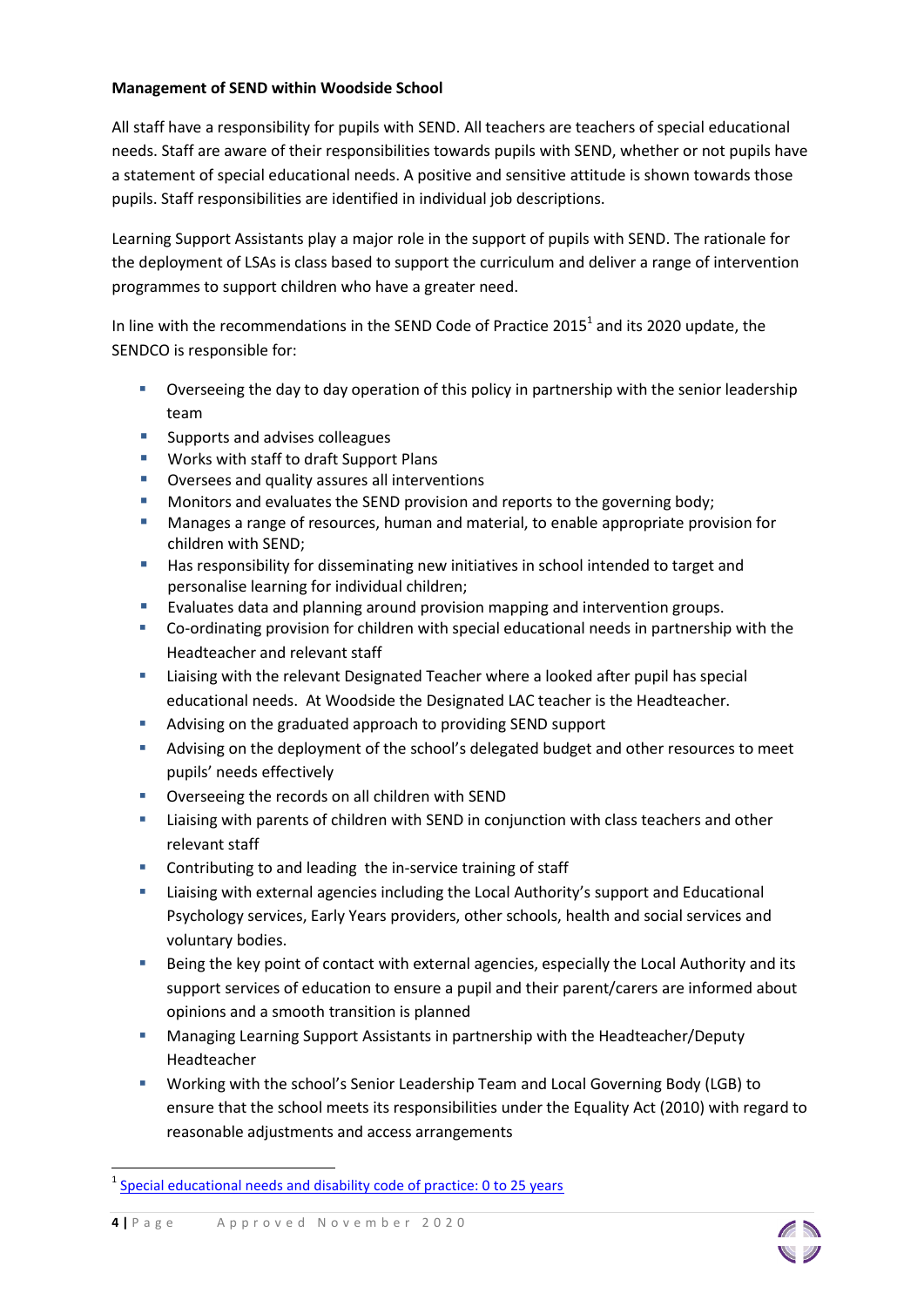## **Identification and Assessment**

## Identifying Special Educational Needs

Definitions of special educational needs (SEN) taken from section 20 of the Children and Families Act 2014: *A child or young person has SEN if they have a learning difficulty or disability which calls for special educational provision to be made for them. A child of compulsory school age or a young person has a learning difficulty or disability if they:* 

- *Have a significant greater difficulty in learning than the majority of others of the same age*
- *Have a disability which prevents or hinders them from making use of educational facilities of a kind generally provided for others of the same age in mainstream schools or mainstream post-16 institutions*.

Children must not be regarded as having a learning difficulty solely because the language or form of language of their home is different from the language in which they will be taught. The SEND Code of Practice (2015) outlines four broad areas of need, namely:

- Communication and Interaction
- Cognition and Learning
- Social, Emotional and Mental Health Difficulties
- Sensory and/or Physical Needs

There may be other circumstances that may have an impact on a pupil's progress and attainment. These are not classed as special educational needs.

• Disability (the Code of Practice outlines the "reasonable adjustment" duty for all settings and schools provided under current Disability Equality legislation – these alone do not constitute SEN)

- Attendance and Punctuality
- Health and Welfare
- EAL
- Being in receipt of Pupil Premium Grant
- Being a Looked After Child
- Being a child of a Serviceman/woman

The Woodside Junior School follows the 2015 SEND Code of Practice graduated approach with regard to the identification, assessment and review of pupils with special educational needs. Pupils receive a differentiated curriculum and those who fail to make the expected progress are initially identified by class teachers using school tracking to monitor progress. Pupils who fail to make expected progress on the basis of accumulated evidence are placed on the SEN List at the Targeted Support stage. Parents are consulted before this decision is made.

## **Curriculum Access and Provision**

In order to meet the learning needs of all pupils, teachers differentiate work. They work to meet individual learning needs and to mark work, and plan homework effectively.

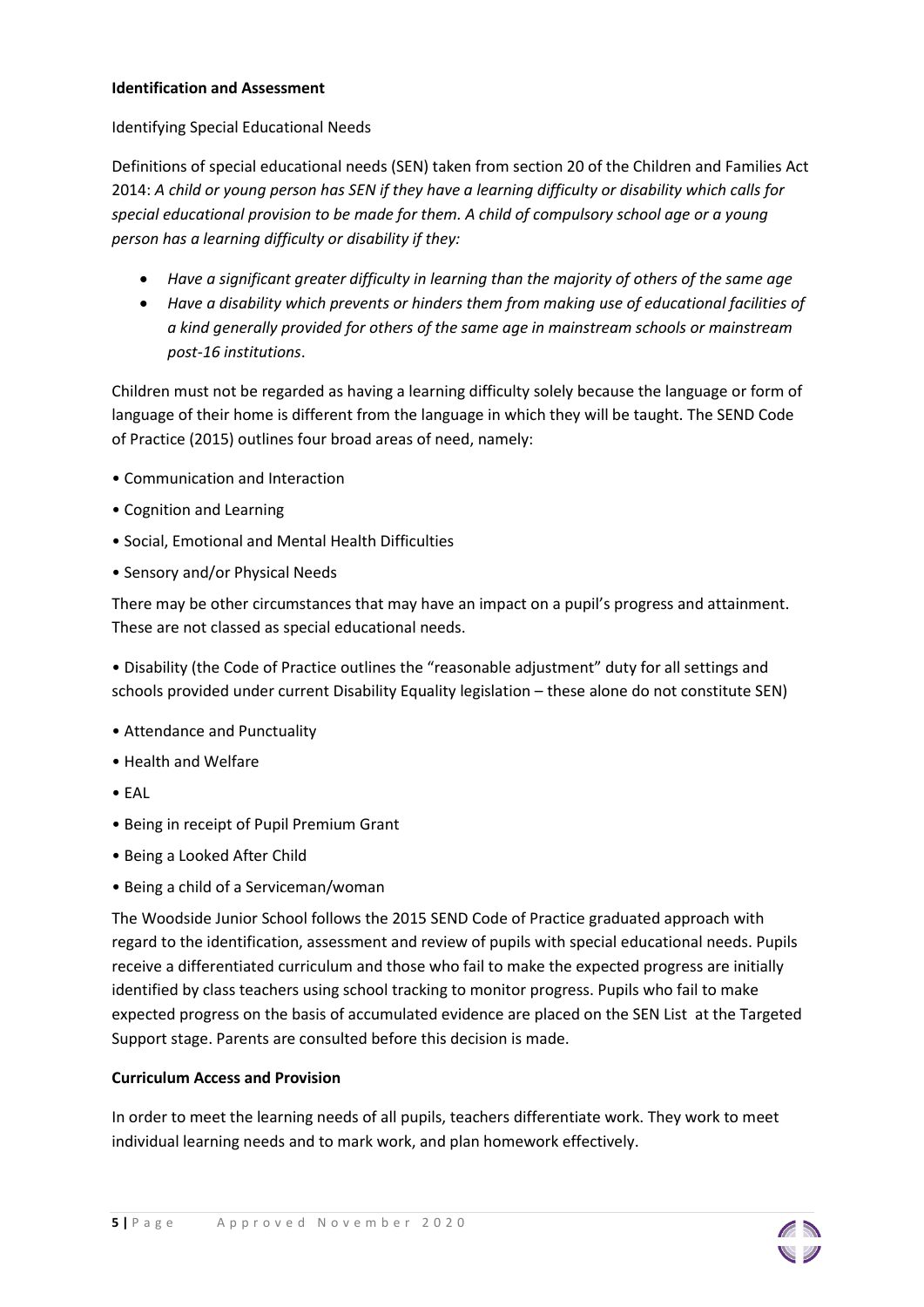All pupils should have access to a broad and balanced curriculum. The National Curriculum Inclusion Statement states that teachers should set high expectations for every pupil, whatever their prior attainment. Teachers should use appropriate assessment to set targets which are deliberately ambitious. Potential areas of difficulty should be identified and addressed at the outset. Lessons should be planned to address potential areas of difficulty and to remove barriers to pupil's achievement. In many cases, such planning will mean that pupils with SEND and disabilities will be able to study the full National Curriculum.

Support Plans, which employ a small-steps approach, feature significantly in the provision that we make in the school. By breaking down the existing levels of attainment into finely graded steps and targets, we ensure that children experience success. All children with additional needs have either a Support Plan or are included in a Year Group Provision Map, showing support in place, as appropriate, in addition to the Quality First teaching they are exposed to at all times in class.

The school supports children in a manner that acknowledges their entitlement to share the same learning experiences that their peers enjoy. Wherever possible, the pupils are not withdrawn from the classroom learning. There are times, though, when to maximise learning, we ask the children to work in small groups, or in a one-to-one situation outside the classroom.

## **Code of Practice graduated response**

The school adopts the levels of intervention as described in the SEND Code of Practice 2015.

## **Request for Educational Health Care Plan**

If a child has lifelong or significant difficulties, they may undergo a Statutory Assessment Process which is usually requested by the school, but can be requested by a parent. This will occur where the complexity of need, or lack of clarity around the needs of the child, are such that a multi-agency approach to assessing that need (in planning provision and identifying resources) is required. The decision to make a referral for an Education Health Care Plan (EHC Plan) will be taken at a Pupil Progress Review meeting. The SENDCo, where possible, will be part of this meeting. The application for an EHC Plan will combine information from a variety of sources including parents, teachers, SENDCo, Social Care (if relevant) and Health professionals. Information will be gathered relating to the current provision provided, action points that have been taken and the preliminary outcomes of targets set. A decision will be made by a group of people from education, health and social care about whether the child is eligible for an EHC Plan.

## **Education, Health and Care Plans (EHC Plans)**

Following Statutory Assessment, an EHC Plan will be provided by Buckinghamshire County Council if it is decided that the child's needs are not being met by the support that is otherwise available. The school and the child's parents will be involved in developing and producing the plan. Parents have the right to appeal against the content of the EHC Plan. They may also appeal against the school named on the Plan if it differs from their preferred choice. Once the EHC Plan has been completed and agreed, it will be kept as part of the pupil's formal record and reviewed at least annually by staff, parents and the pupil. The annual review enables provision for the pupil to be evaluated and, where appropriate, for changes to be put in place, for example, reducing or increasing levels of support.

## **Partnership with Parents/Carers**

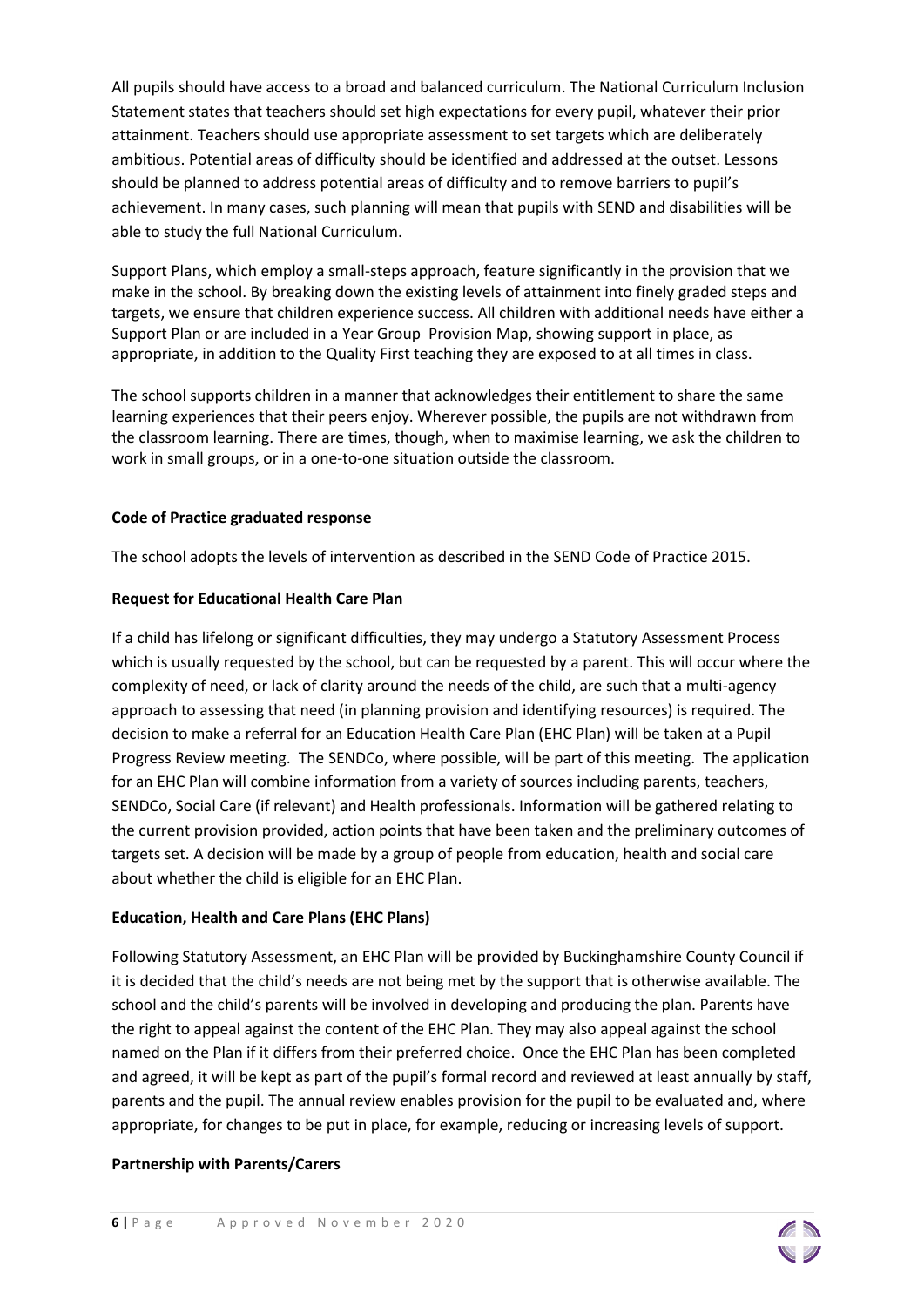The school aims to work in close partnership with parents and carers. Woodside Junior School values the knowledge; views and first-hand experience that parents and carers have that can contribute immensely to the development of their child's education. Parents and carers are essential partners in the educational process and are encouraged to keep in regular contact with the school about their child's progress and are encouraged to contact the SENDCo with any concerns about their child's special educational provision. This is in addition to the two parent / teacher meetings: autumn term and spring term and report discussion opportunity in the summer term; an appointment with the SENDCo can be arranged at any time that parents have a specific concern.

## **Involvement of Pupils**

We recognise that all pupils have the right to be involved in making decisions and exercising choice (SEND Code of Practice 2015). Where appropriate all pupils are involved in monitoring and reviewing their progress. We endeavour to fully involve all pupils.

## **Links with Other Services**

As a school we work collaboratively with other agencies to support fully the needs of the child and the family. Sharing knowledge and information with our support services is the key to the effective and successful SEN provision within our school. Any one of the support services may raise concerns about a pupil. This will then be brought to the attention of the SENDCo who will then inform the child's parents.

## **Continuous Professional development**

In order to maintain and develop the quality of our provision, Woodside's Governing Body expects the staff to undertake appropriate training. Recent courses undertaken should be reported to Governors in the Headteacher's termly report.

## **Resources**

The provision for SEND is funded by allocating additional funding to specific aspects of the budget including staffing, resourcing and Continuous Professional Development. Such funding is not regarded as part of the school's General Annual Grant and so is not subject to the annual academy charge. Funds are deployed locally to implement the SEND policy.

## **Complaints**

If there are any complaints relating to the provision for pupils with SEND these will be dealt with in the first instance by the Headteacher using the Trust's complaints policy. The Trust, through the CEO, may be involved if necessary. Clear procedures are set out in the Trust Complaints Policy. The Woodside School also has its own Complaints Policy, which is available on the school's website.

## **Dissemination and Review**

This policy, once approved by the Governing Body will be reviewed annually.

This policy needs to be read in conjunction with schools' policies on Inclusion, PSHCE, Positive Behaviour, Anti-Bullying, Physical Restraint, Curriculum, Transition, Admissions Arrangements and the Single Equality Scheme.

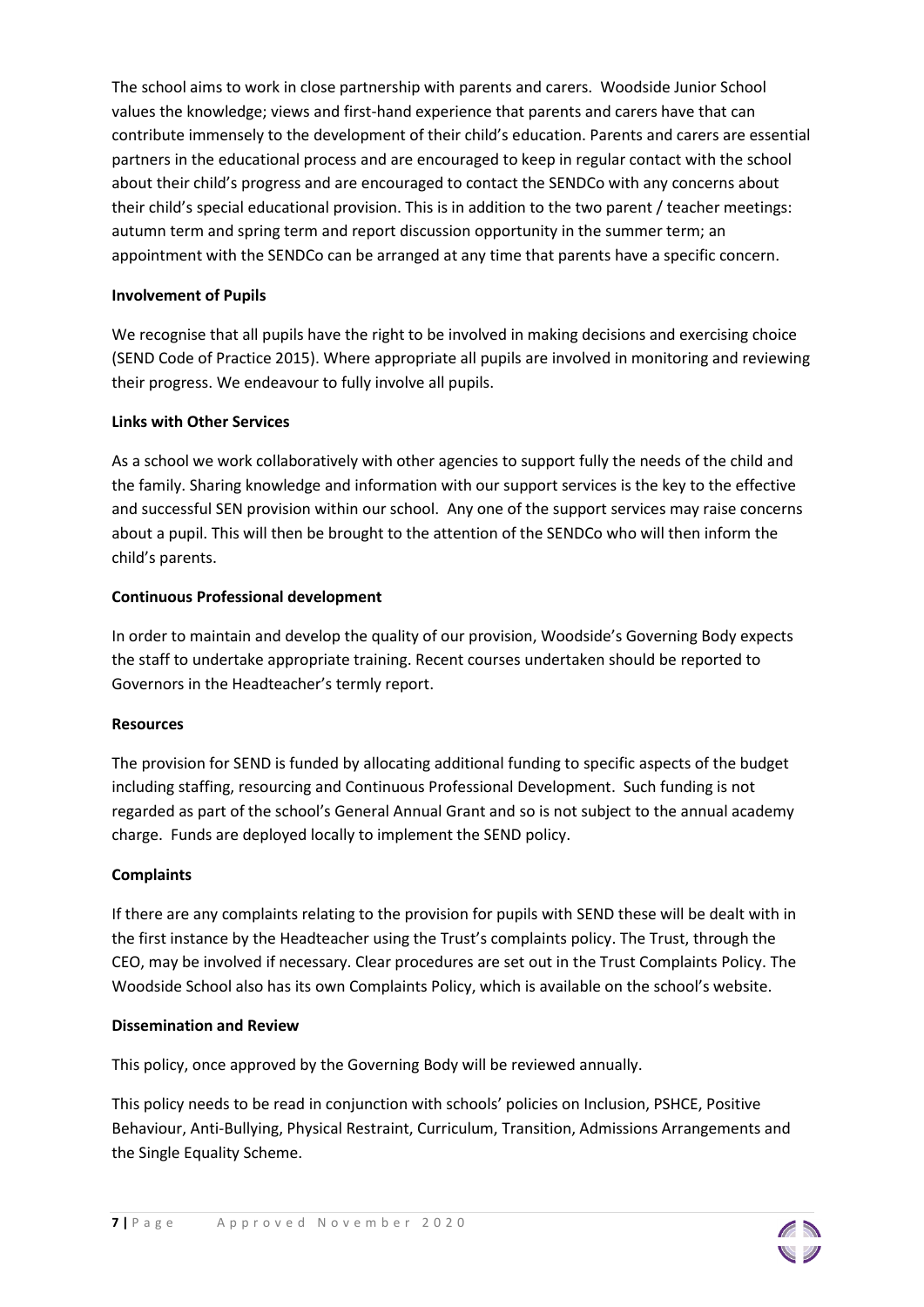## **Policy Implementation**

A Graduated Approach to SEN Support / Managing Pupil's Needs Quality First Teaching

- All our children are assessed when they join our school, so that we can build upon their prior learning. We use this information to provide starting points for the development of an appropriate curriculum for all our children, Quality First teaching always being our key aim for every child to experience throughout their time at Woodside.
- All class teachers provide differentiated learning opportunities that aid pupils' academic progression. This may be through additional support, use of ICT, practical opportunities to extend their learning, evidence recorded by staff.
- Any pupils who are falling significantly outside of the range of expected academic achievements, in line with predicted performance indicators and grade boundaries, will be closely monitored by class teachers and discussed during Pupil Progress meetings (termly) in order to gauge their level of learning and possible difficulties.
- Class teachers complete Year Group Provision Map, where additional support for all pupils who require different or extra support is noted. This is evaluated half-termly.
- Class teachers are asked to complete a Concern Form, where the additional 'in class' provision has a minimal impact on child's progress. The SENDCo will be consulted, as needed, for support and advice. It is then determined which level of provision the child will need to make progress. Parents will be consulted at this stage.
- At this stage, pupils are not recorded on the school's SEN List.
- If a pupil has recently been removed from the SEN list, they may continue to be monitored, if necessary.
- Parents will be informed fully of every stage of their child's development and the circumstances under which they are being monitored. They are encouraged to share information and knowledge with the school.

All support provided consists of a four-part process:

- Assess
- Plan
- Do
- Review

This is an on-going cycle to enable the provision to be refined and revised as the understanding of the needs of the pupil grows. This cycle enables the identification of those interventions which are the most effective in supporting the pupil to achieve good progress and outcomes.

## **SEN Provision**

- Pupils are identified as having SEN if they do not make adequate progress despite good quality first teaching and appropriate intervention (as per Year Provision Map) and individual targeted support.
- Where it is determined that a pupil does have SEN, parents will be formally advised of this and the child will be recorded as being on the SEN list as "SEN Support". The aim of formally identifying a pupil with SEN is to help school ensure that effective provision is put in place and so remove barriers to learning.

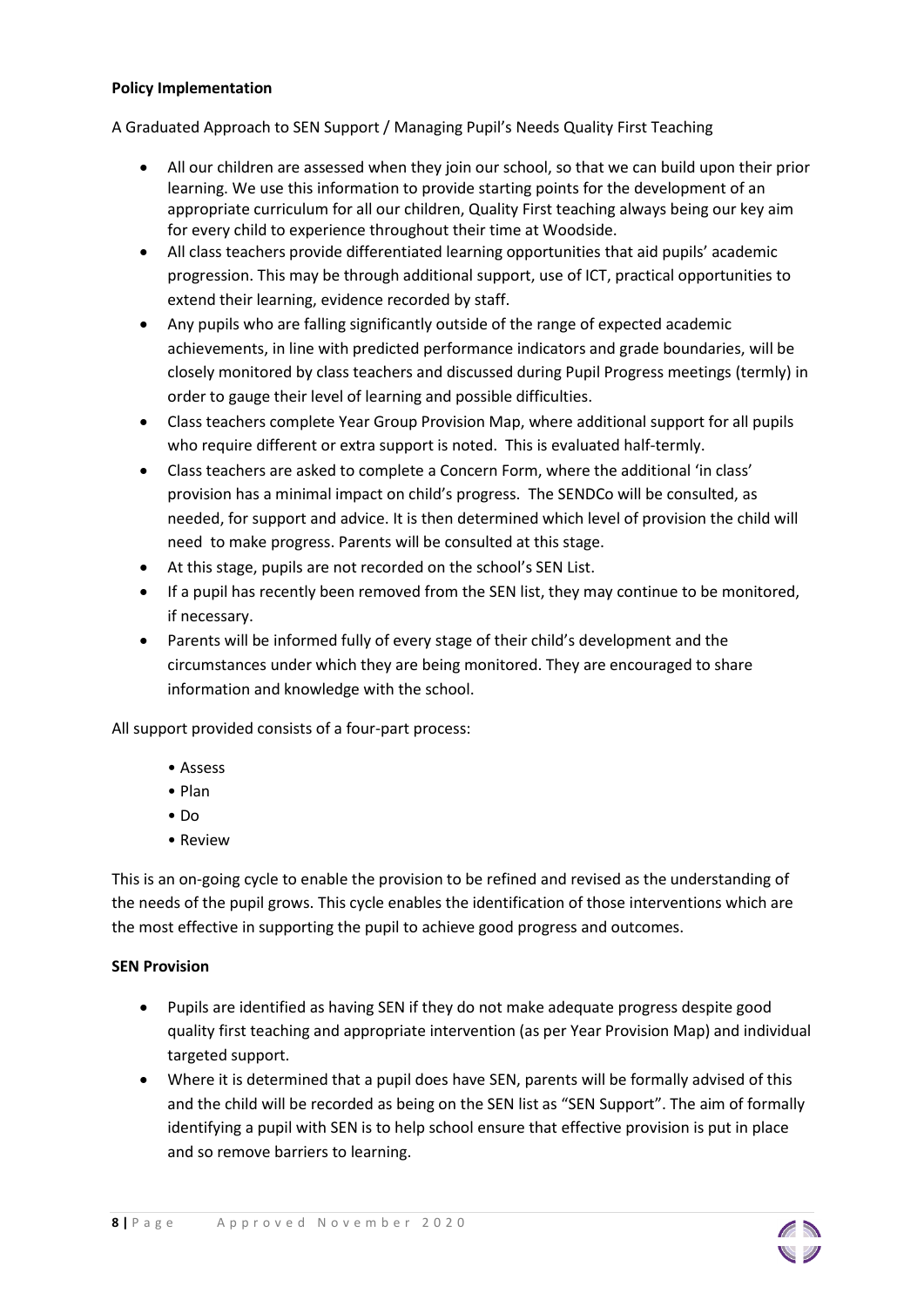- If the individual targeted support review identifies that support is needed from outside services, we will consult parents prior to any support being actioned. In most cases, children will be seen in school by external support services. Where pupils' educational needs cannot be met through the interventions listed in the School Offer, higher level interventions will be implemented with the support of additional services, such as Speech & Language. External support services will provide information for the child's new Support Plan.
- HNBF (Higher Needs Block Funding) is applied for where felt appropriate, to access additional funding for a short and specific period of time. Where necessary, a HNBF application is then sent to the Local Authority, where HNBF staff assess the bids. Schools are informed whether or not an application for additional funding has been agreed. Any support funded by HNBF is given in addition to support already provided by the school. The SENDCO will work in partnership with outside agencies and parents/carers to co-ordinate how this money is most appropriately used to support the child's needs.
- When necessary Woodside will support an application for an Education, Health and Care Plan (EHCP). A person centred review will be held to assess the pupil's strengths and next steps. The application for an EHCP is a 20 week process from the local authority's receipt of the request.

## **Other Agencies**

As a school we work collaboratively with other agencies to fully support the needs of the child and the family. Sharing knowledge and information with our support services is key to the effective and successful SEN provision within our school. Any one of the support services may raise concerns about a pupil. This will then be brought to the attention of the SENDCo who will then inform the child's parents. The following services may be involved as, and when, necessary:

- Occupational Therapy
- Speech and Language Therapy
- Specialist Teaching Services (visual impairment team, hearing impairment team, physical disability team, cognition and learning team, speech, language and communication team)
- School Nurse
- Physiotherapy
- Community Paediatrics
- Pupil Referral Unit
- CAMHs (Child and Adolescent Mental Health Service)
- Family Resilience
- Social Care
- County SEN Team

## **The Role of the Governing Body**

The Woodside's Governing Body has due regard to the Code of Practice 2015 and Equality Act 2010 when carrying out its duties toward all pupils with SEND. It does its best to secure the necessary

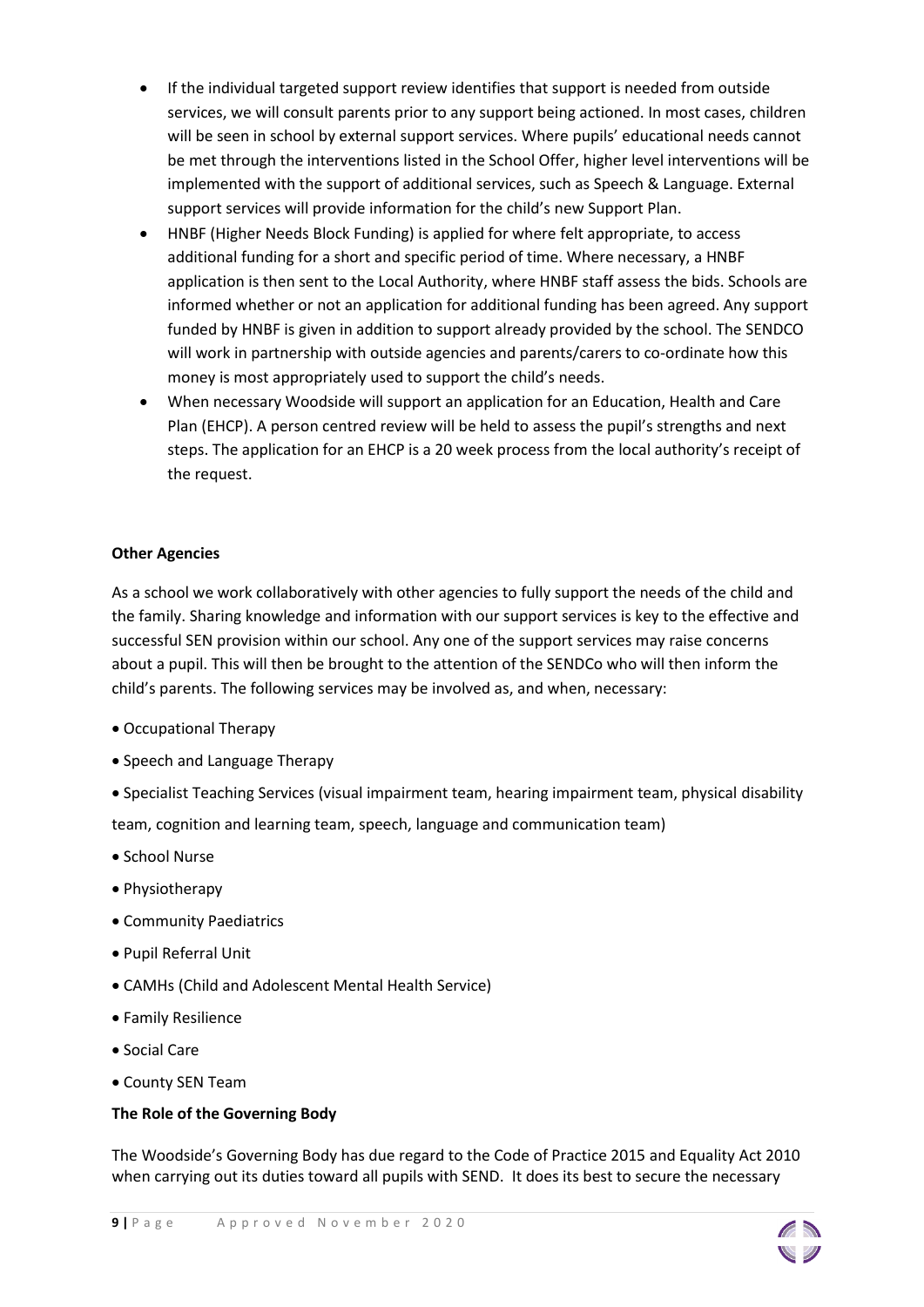provision for any pupil identified as having SEND. The governors ensure that all teachers are aware of the importance of providing for these children. They consult the LA, the Trust and other schools, when appropriate, and ensure that appropriate information is placed on the website for parents.

The Woodside Governing Body has identified a governor to have specific oversight of the school's provision for pupils with SEND. The named SEND Governor ensures that all governors are aware of the school's SEND provision, including the deployment of funding, equipment and personnel.

## **Allocation of resources**

The SENDCO has designated responsibility for the operational management of the specified and agreed resourcing for special needs provision within the school, including the provision for children with an EHCP. The Business Manager reports to the governing body regarding the allocation of SEND funding. The SENDCO can apply for funding through the Disability Access Grant to supply resources such handrails, access ramps and modifications to the school building. The Headteacher and the SENDCO meet regularly to agree on how to use funds directly related to EHCPs.

## **Assessment**

Early identification is vital. The class teacher informs the parents at the earliest opportunity to alert them to concerns and enlist their active help and participation. The class teacher and the SENDCO assess and monitor the children's progress in line with existing school practices. This is an ongoing process. The SENDCO works closely with parents and teachers to plan an appropriate programme of support.

The assessment of children reflects as far as possible their participation in the whole curriculum of the school. The class teacher and the SENDCO can break down the assessment into smaller steps in order to aid progress and provide detailed and accurate indicators.

## **Social and Emotional Well Being**

At Woodside we are committed to developing the social and emotional wellbeing of every child. In some cases children may need additional support in this area. The SENDCO will liaise with external agencies such as CAMHS, the Pupil Referral Unit (PRU), Community Educational Psychologist and School Health Teams.

## **Monitoring and evaluation**

The SENDCO monitors the movement of children within the SEN system in school. The SENDCO is also involved in supporting teachers involved in developing Year Group Provision Maps. The SENDCO and the Headteacher monitor the work of the school in this area through Pupil Progress meetings and regular monitoring of teaching and learning within the school.

There is a named governor responsible for monitoring provision for SEND within the school. This governor meets with the SENDCO to scrutinise evidence. The Governing Body, in consultation with the SENDCO, reviews this policy annually and considers any amendments.

## **Transition**

Woodside Junior School supports transition throughout the school and will liaise with appropriate secondary school Transition Teams, the school's feeder school (St. George's School) as well as any other feeder infant schools. Year 2 pupils have the opportunity to meet their new teacher during the summer term and additional visits to the school are arranged where appropriate. Year 6 staff